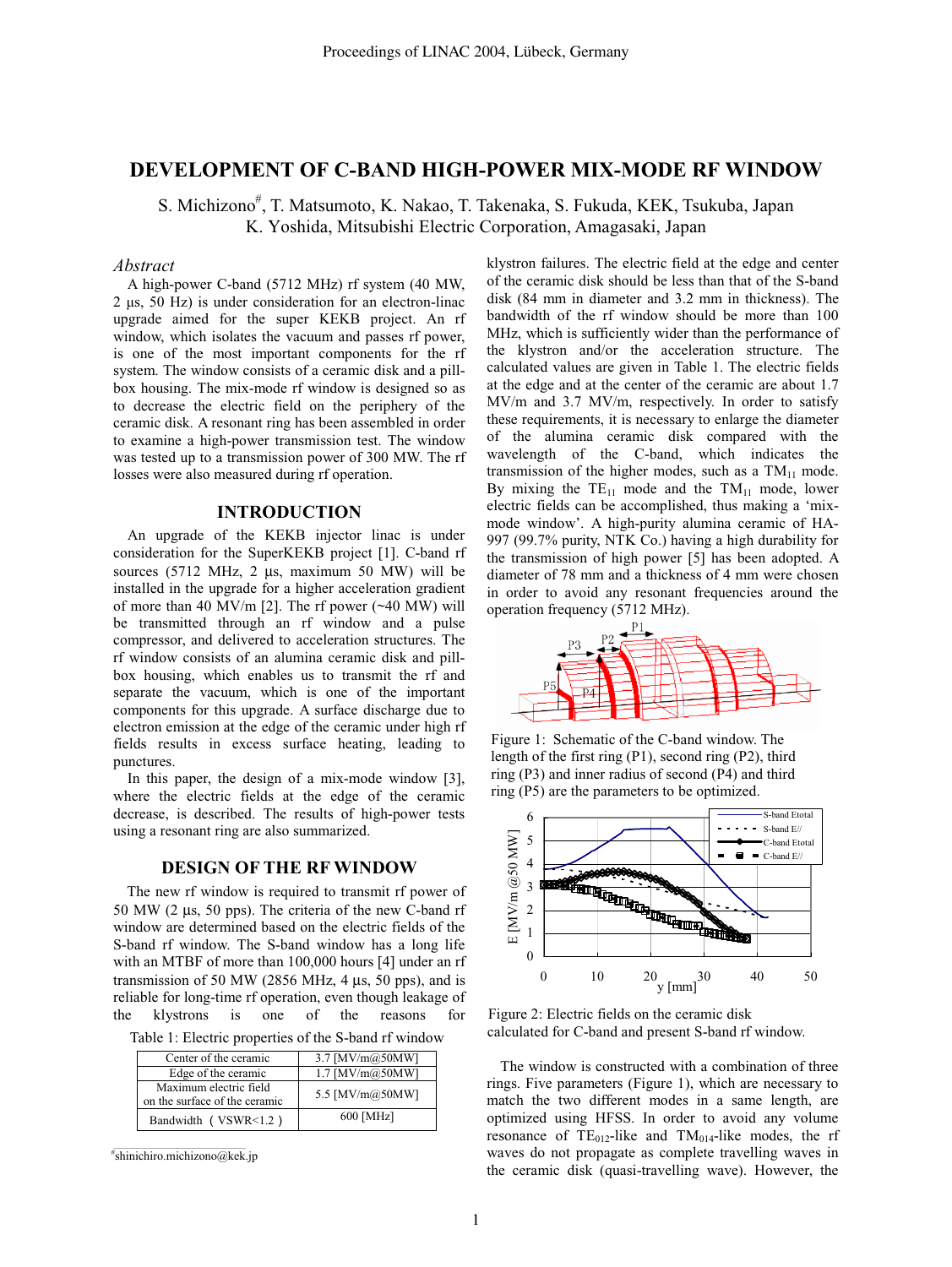electric fields at the center and edge of the disk are about 20% and 50% lower than the present S-band window, respectively, as shown in Figure 2. This indicates that that the electric fields at the power of 50 MW at C-band correspond to those at a power of 35 MW at the S-band, so that a longer MTBF will be expected compared with the present S-band window.

## **LOW LEVEL MEASUREMENTS**

Several types of first and second rings having different P1 and P2 parameters were prepared for determining the final dimensions. The electric fields were measured by a perturbation method [6] using this low-level model. A cubic (3 mm) of Rutile having high permittivity is used in the measurements due to the low electric fields around the ceramic surface. The measured fields are shown in Figure 3. The electric fields were measured from the center of the rectangular waveguide  $(z=100 \text{ mm})$  to the center of the ceramic disk (z=0). The measured and calculated data show good agreements.



Figure 3: Measured electric fields at the center of the axis from the ceramic to the rectangular waveguide.



Figure 4: Bandwidth of the C-band rf window.

Table 2: Volume resonances near to the operation frequency

|                        | Calculation | Measured |
|------------------------|-------------|----------|
| $TM_{014}$ -like [GHz] | 5.78        |          |
| $TE_{012}$ -like [GHz] | 585         |          |

A window for high-power usage was coated with TiN films for multipactor suppression [7]. The measured band-width (VSWR  $<$  1.2) is more than 200 MHz, as shown in Figure 4, which agrees well with the calculation. The volume resonances were also measured, as shown in Table 2. The  $TM<sub>014</sub>$ -like mode locates at about 50 MHz higher than the operation frequency, and the resonance frequency is almost the same as the predicted one, based on a calculation using HFSS. Figure 5 shows a photograph of this C-band mix-mode window.

# **HIGH-POWER TEST USING A RESONANT RING**

#### *Resonant Ring*

A resonant ring is designed for a high-power test of the rf window. A schematic of the ring is shown in Figure 6. The main characteristics of the ring are determined by the coupling ratio of the hybrid [8]. In this resonant ring, a coupling ratio of 14 dB is adopted, and a maximum of 18 times higher power than the klystron output is available in the ring.

The total length of the ring should be an integer of the wavelength. A rough adjustment was carried out inserting a spacer in the ring with a preciseness of 10 mm. Fine tuning was done by adjusting the operation frequency, which was 5710.2 MHz at a high-power test of the rf window. The resonant ring is evacuated by two nonevaporating getter pumps (NEGs) and two ion pumps located on both sides of the rf window. The base pressure was less than  $10^{-7}$  Pa.

## *High Power Tests*

High power tests were carried out with a waveguide instead of an rf window at first in order to progress the conditioning of the resonant ring. A maximum circulating power of 400 MW (2 µs) was achieved after about 10



Figure 5: Photograph of the C-band rf window.



Figure 6: Schematic of the resonant ring.